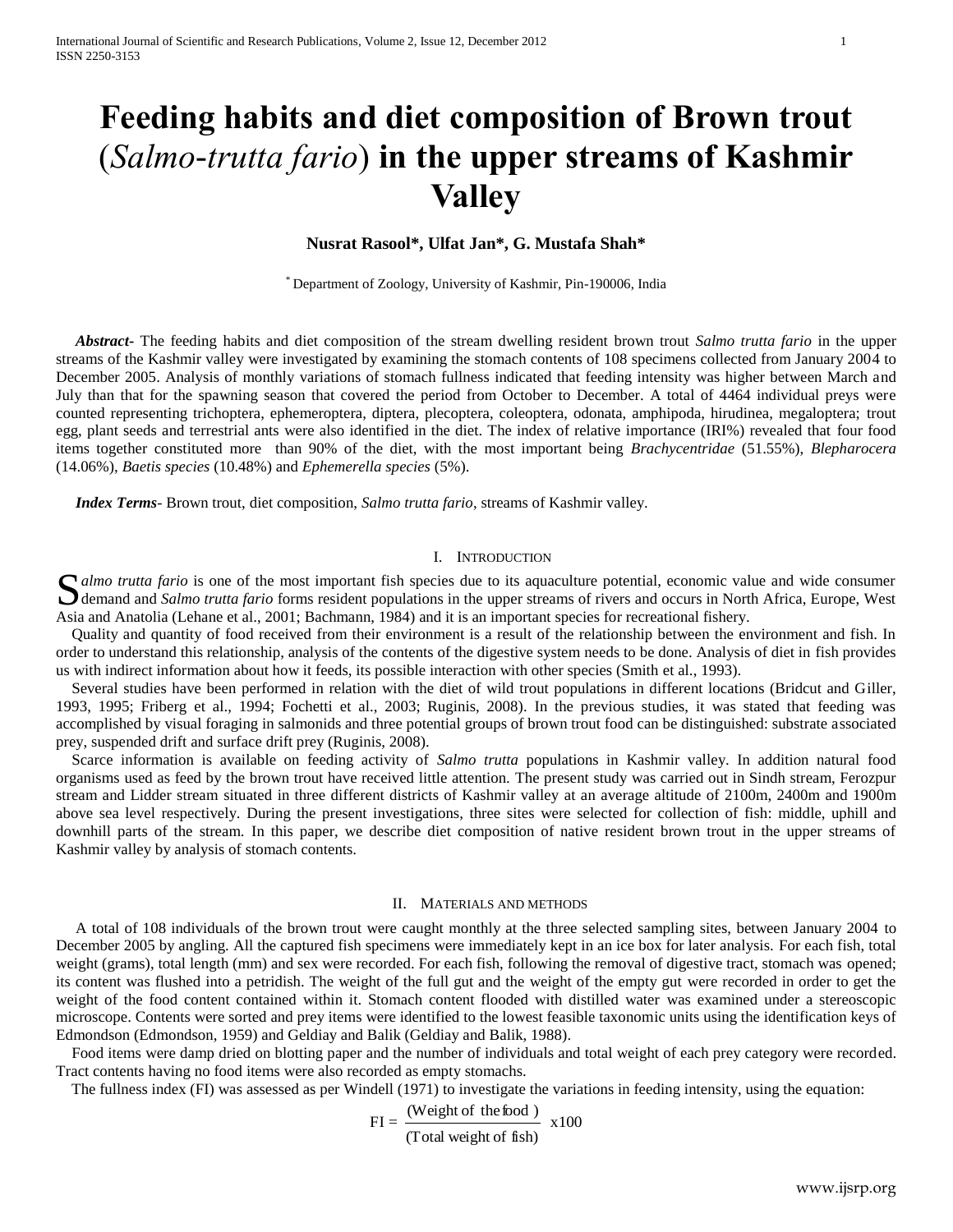Gastrosomatic Index (GSI): The feeding intensity was measured for each fish species by calculating gastrosomatic index and the amount of food contained in the gut. GSI was calculated by using the formula:

$$
GSI = \frac{(\text{Total weight of full gut})}{(\text{Total weight of fish})} \times 100
$$

Dietary importance of food categories was determined using the modified index of relative importance:

 $IRI = (N\% + W\%)$  x FO% (Pinkas et al.., 1971)

where FO% is percentage frequency occurrence of stomachs in which a food item occurred relative to the total number of stomachs containing food items; N% is the numeric percentage of individuals of a food item relative to the total number of food items in the stomach and W% is the percentage weight of the food item relative to the weight of the total stomach contents. Percentage of weight (W %) was used instead of volumetric percentage (Pita et al., 2002).

The values of the compiled growth exponent were used for the calculation of condition factor (CF) or Ponderal Index i.e.

$$
K = \frac{(W x 10^5)}{L^3}
$$

where W is total weight of fish in (grams), L is total length of fish in (mm) and  $10<sup>5</sup>$  was introduced to bring the value of Ponderal index near unity.

#### III. RESULTS

#### *A. Diet composition*

 A total of 26 preys were identified in the diets of the fish and they are presented in Table 1. Trichoptera were present in 71 (65.74%), ephemeroptera in 65 (60.19%), diptera in 61 (56.48%) stomachs, while plecoptera in 32 (29.63%), coleoptera in 36 (33.33%) and amphipoda in 15 (13.89%) stomachs. In addition odonata, hirudinea, megaloptera, terrestrial ants, trout eggs, plant seeds and stones were rarely present in the stomach contents (Table 1).

| Prey                       | N    | $\%N$ | W      | $\%W$  | <b>FO</b>      | %FO   | <b>IRI</b> | %IRI  |
|----------------------------|------|-------|--------|--------|----------------|-------|------------|-------|
| <b>TRICHOPTERA</b><br>I.   | 1420 | 31.8  | 37.144 | 43.172 | 71             | 65.74 |            |       |
| (i) Brachycentridae        | 1269 | 28.4  | 33.133 | 38.510 | 63             | 58.33 | 3902.86    | 51.55 |
| (ii) Hydropsychidae        | 133  | 2.97  | 3.523  | 4.095  | 21             | 19.44 | 137.34     | 1.81  |
| (iii) Chimarra             | 18   | 0.4   | 0.4878 | 0.567  | $\overline{4}$ | 3.70  | 3.578      | 0.047 |
| <b>EPHEMEROPTERA</b><br>П. | 1353 | 30.3  | 21.333 | 24.795 | 65             | 60.19 |            |       |
| (i) Ephemerella spp.       | 231  | 5.17  | 6.0706 | 7.056  | 33             | 30.55 | 373.50     | 4.93  |
| (ii) Caenis spp.           | 171  | 3.83  | 1.3851 | 1.610  | 47             | 43.52 | 236.75     | 3.13  |
| (iii) Heptagenia spp.      | 23   | 0.52  | 0.4659 | 0.541  | 17             | 15.74 | 16.70      | 0.22  |
| (iv) Ephemera spp.         | 240  | 5.37  | 10.288 | 11.958 | 12             | 11.11 | 192.51     | 2.54  |
| $(v)$ Baetis spp.          | 688  | 15.41 | 3.1235 | 3.630  | 45             | 41.66 | 793.21     | 10.48 |
| <b>DIPTERA</b><br>III.     | 1326 | 29.7  | 14.163 | 16.462 | 61             | 56.48 |            |       |
| (i) Chironomida            | 392  | 8.78  | 2.536  | 2.948  | 22             | 20.37 | 238.90     | 3.16  |
| (ii) Antocha               | 108  | 2.41  | 0.135  | 0.157  | 15             | 13.88 | 35.63      | 0.47  |
| (iii) Tipula               | 26   | 0.58  | 0.39   | 0.453  | 5              | 4.63  | 4.78       | 0.063 |
| $(iv)$ Chrysops            | 34   | 0.76  | 0.544  | 0.632  | 8              | 7.41  | 10.31      | 0.136 |
| $(v)$ Simulium             | 23   | 0.52  | 0.253  | 0.294  | $\overline{4}$ | 3.70  | 3.01       | 0.040 |
| $(vi)$ Atherix             | 11   | 0.24  | 0.275  | 0.320  | $\overline{2}$ | 1.85  | 1.04       | 0.014 |
| (vii) Blepharocera         | 732  | 16.39 | 10.03  | 11.658 | 41             | 37.96 | 1064.70    | 14.06 |
| <b>PLECOPTERA</b><br>IV.   | 115  | 2.5   | 2.7111 | 3.151  | 32             | 29.63 |            |       |

**Table 1:** Food items and their relative importance index in the diet composition of Brown trout *(Salmo trutta fario)*.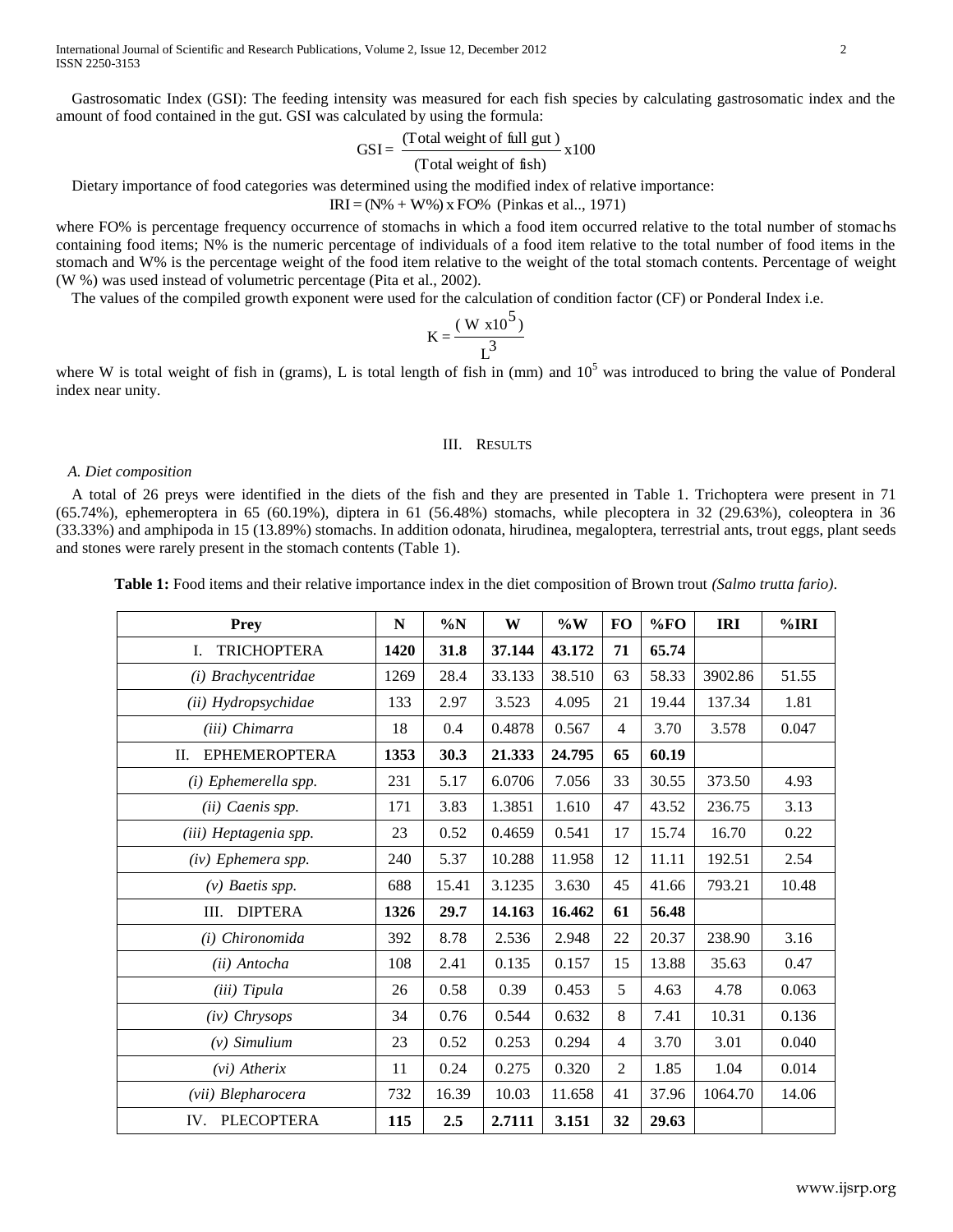| (i) Nemoura spp.          | 88             | 1.97   | 1.5312 | 1.780  | 27                      | 25    | 93.75   | 1.24   |
|---------------------------|----------------|--------|--------|--------|-------------------------|-------|---------|--------|
| (ii) Perla spp.           | 27             | 0.60   | 1.1799 | 1.371  | 31                      | 28.70 | 56.57   | 0.75   |
| <b>COLEOPTERA</b><br>V.   | 108            | 2.42   | 6.328  | 7.355  | 36                      | 33.33 |         |        |
| (i) Elmidae               | 108            | 2.42   | 6.328  | 7.355  | 36                      | 33.33 | 325.8   | 4.30   |
| <b>ODONATA</b><br>VI.     | 20             | 0.45   | 0.76   | 0.883  | 7                       | 6.48  |         |        |
| (i) Coenagrionidae        | 20             | 0.45   | 0.76   | 0.883  | $\tau$                  | 6.48  | 8.64    | 0.114  |
| <b>AMPHIPODA</b><br>VII.  | 76             | 1.70   | 1.5777 | 1.834  | 15                      | 13.89 |         |        |
| (i) Gammarus spp.         | 76             | 1.70   | 1.5777 | 1.834  | 15                      | 13.89 | 49.09   | 0.65   |
| VIII.<br><b>HIRUDINEA</b> | 9              | 0.20   | 0.18   | 0.209  | $\overline{\mathbf{4}}$ | 3.70  |         |        |
| $(i)$ Erpobdella spp.     | 9              | 0.20   | 0.18   | 0.209  | $\overline{4}$          | 3.70  | 1.513   | 0.02   |
| <b>MEGALOPTERA</b><br>IX. | 12             | 0.26   | 0.5004 | 0.582  | 6                       | 5.55  |         |        |
| ( <i>i</i> ) Corydalidae  | 12             | 0.26   | 0.5004 | 0.582  | 6                       | 5.55  | 4.67    | 0.062  |
| X.<br><b>OTHERS</b>       | 35             | 0.7    | 1.34   | 1.557  | 13                      | 12.04 |         |        |
| (i) Terrestrial ants      | 10             | 0.22   | 0.025  | 0.029  | 6                       | 5.55  | 1.38    | 0.018  |
| (ii) Trout egg            | $\overline{4}$ | 0.09   | 0.280  | 0.325  | 3                       | 2.78  | 1.15    | 0.015  |
| (iii) Plant seed          | 14             | 0.31   | 0.369  | 0.429  | 12                      | 11.11 | 8.21    | 0.108  |
| $(iv)$ Stone              | 7              | 0.16   | 0.666  | 0.794  | $\tau$                  | 6.48  | 6.05    | 0.080  |
| <b>TOTAL</b>              | 4464           | 100.00 | 86.037 | 100.00 |                         |       | 7571.64 | 100.00 |
|                           |                |        |        |        |                         |       |         |        |

where  $N =$  Number,  $W =$  Weight,  $FO =$  Frequency occurrence,  $IRI =$  Index of Relative Importance

 A total of 4464 individual preys were counted from 108 brown trouts examined and their total weight was 86.037g. The most representative prey were *Brachycentridae* (28.4%), a dipteran species, *Blepharocera* (16.39%), *Baetidae* (15.41%), *Chironomidae* (8.78%) and *Ephemera species* (5.37%). By weight, *Brachycentridae* (38.51%) represented the largest portion of the diet followed by *Ephemera species* (11.958%), *Blepharocera* (11.658%), *Elmidae* (7.355%) and *Ephemerella species* (7.056%). The most frequent prey in the stomachs were *Brachycentridae* (58.33%), *Caenis species* (43.52%), *Baetis species* (41.66%), *Blepharocera* (37.96%), *Elmidae* (33.33%) and *Ephemerella species* (30.55%).

 According to IRI %, four food items represented more than 90% of the diet, with the most important being *Brachycentridae* (51.55%), *Blepharocera* (14.06%), *Baetis species* (10.48%) and *Ephemerella species* (5%) (Table 1). Further, the presence of the terrestrial ants in the gut contents revealed that the brown trout had a greater tendency to eat large prey from wherever available.

### *B. Feeding Intensity*

 This was judged by the degree of the distention of stomach or by the quantity of food that was contained in it through GSI and FI which was calculated monthly and in various length groups for estimating feeding intensity.

#### **Gastrosomatic Index (GSI)**

 The GSI in *Salmo trutta fario* fluctuated from 3.6 to 6.4 with a mean value of 5 (Table 2). The gastrosomatic index was maximum in the smallest length group (201-250mm) and decreased with increase in the length of the fish (Figure 1). The GSI decreased during the spawning season of brown trout (October to December). There was a slight increase in the GSI in the months of January and February but the GSI values were still low because of less availability of food in winter. However, there was a sharp rise in GSI from March onwards touching high during the summer months (Table 3 and Figure 2).

| Table 2: Gastrosomatic index and fullness index in various length groups of Brown trout (Salmo trutta fario). |  |  |
|---------------------------------------------------------------------------------------------------------------|--|--|
|---------------------------------------------------------------------------------------------------------------|--|--|

| <b>Length Groups</b> | 201-250 | 251-300 | 301-350 | 351-400 | 401-450 | Average |
|----------------------|---------|---------|---------|---------|---------|---------|
| Total length (mm)    | 234.1   | 276     | 328.6   | 364.6   | 429.3   | 326.5   |
| Body weight (gm)     | 157.7   | 244.2   | 382.2   | 526.2   | 977.5   | 457.6   |
| Ponderal Index (K)   | 1.2     | 1.14    | 1.10    | 1.07    | 0.99    | 1.1     |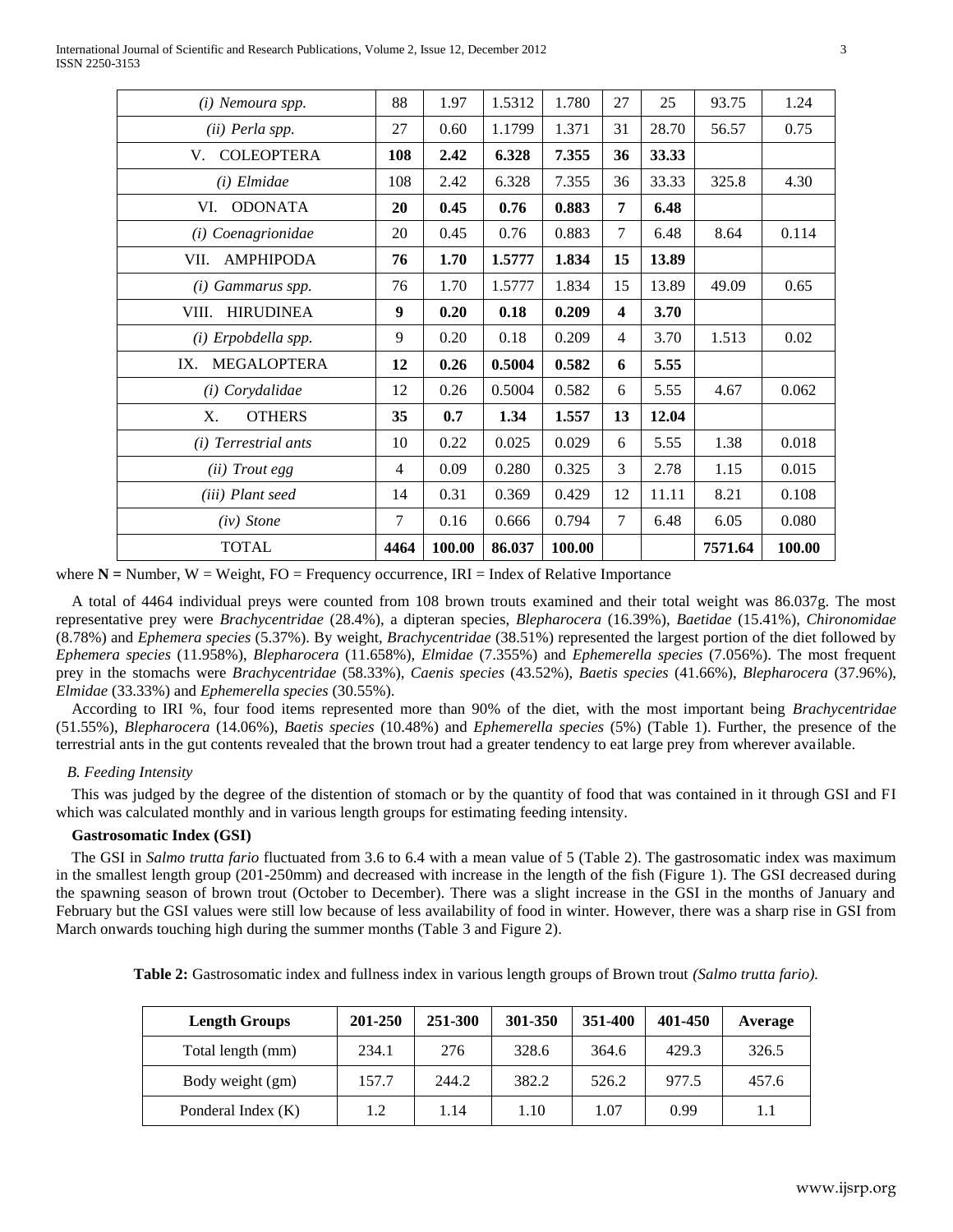| Gut length (mm)             | 204.1 | 246  | 296.6 | 332.6 | 394.3 | 294.7 |
|-----------------------------|-------|------|-------|-------|-------|-------|
| Weight of full gut (gm)     | 8.5   | 14.6 | 19.1  | 19.4  | 29.4  | 18.2  |
| Weight of gut contents (gm) | 3.9   | 6.5  | 7.9   | 6.6   | 8.0   | 6.6   |
| Gastrosomatic Index (GSI)   | 6.4   | 5.9  | 5.12  | 4.0   | 3.6   | 5.0   |
| Fullness Index (FI)         | 3.01  | 2.7  | 2.1   | 1.5   | 0.8   | 2.02  |

**Table 3:** Fluctuations in the monthly mean values of feeding indices of Brown trout *(Salmo trutta fario)*

| Month     | <b>Gastrosomatic Index</b><br>(GSI) | <b>Fullness Index</b><br>(FI) |
|-----------|-------------------------------------|-------------------------------|
| January   | 4.11                                | 1.38                          |
| February  | 4.54                                | 1.67                          |
| March     | 7.80                                | 3.93                          |
| April     | 7.56                                | 3.36                          |
| May       | 7.03                                | 3.45                          |
| June      | 6.23                                | 2.69                          |
| July      | 6.80                                | 2.91                          |
| August    | 4.61                                | 1.85                          |
| September | 4.41                                | 1.53                          |
| October   | 3.40                                | 1.03                          |
| November  | 3.43                                | 1.032                         |
| December  | 2.97                                | 0.913                         |





# **Fullness Index (FI)**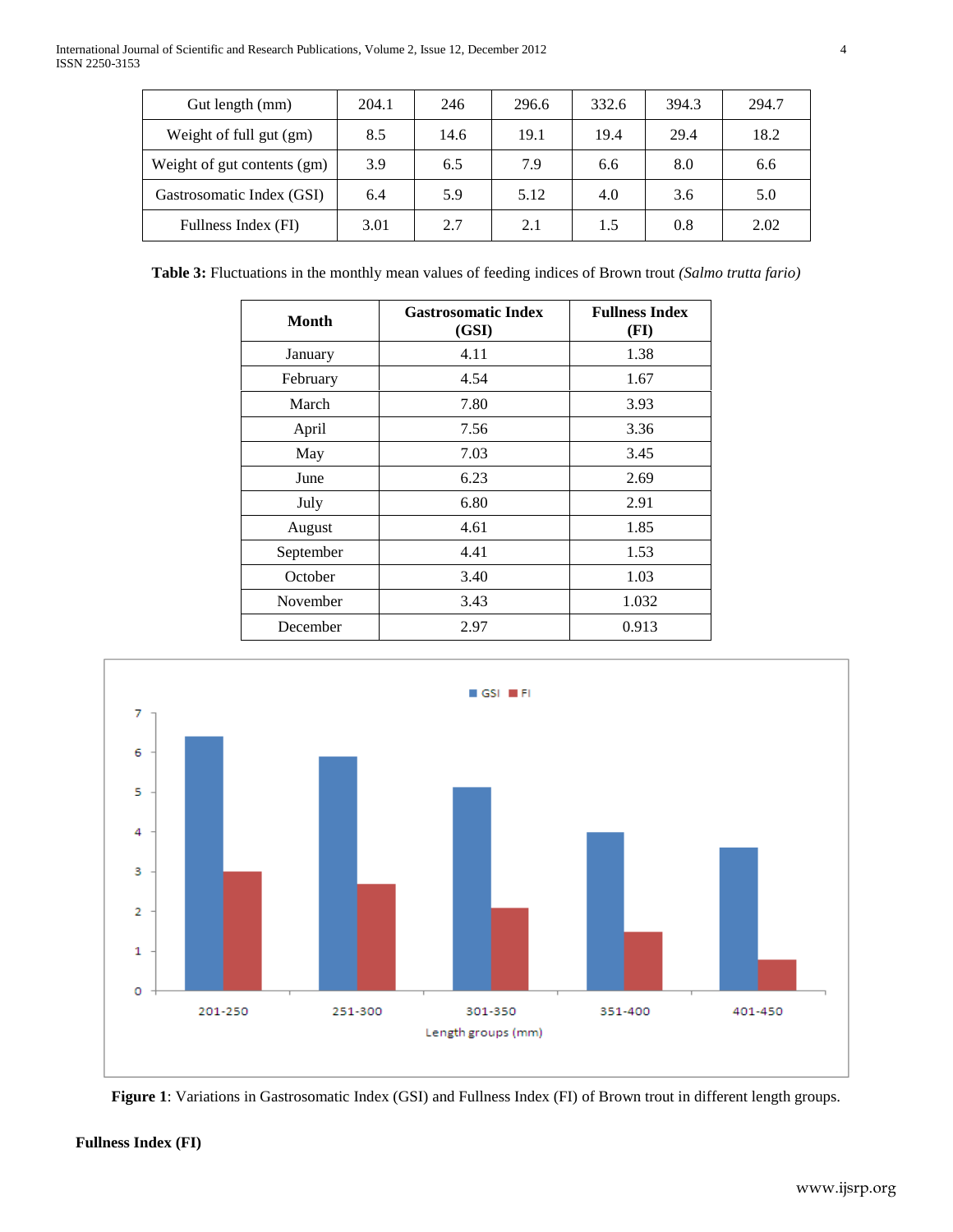Fullness index (degree of satiation) also recorded the highest value in the smallest length group (201-250mm) and decreased with increase in the length of the fish. The FI fluctuated from 0.8-3.01 with a mean value of 2.02 (Table 3 and Figure 1). FI also fluctuated throughout year. Maximum FI was observed from March to July, while the index showed a decline from August to December and the value of FI remained low in January and February (Table 3 and Figure 2).



**Figure 2**: Monthly variations in gastrosomatic index (GSI) and Fullness Index (FI) of Brown trout.

# *C. Seasonal fluctuations in feeding*

 During July to October 80% of the food consisted of caddisfly larvae which thrived on stony bed, fast current and clear water and was the favourite food of the fish.

 A considerable part of the insect food consisted of flying insects which fell into the water from the air or the shores such as grasshoppers, crickets, mantis, mayflies, midges, dragonflies, butterflies and adult caddisflies. This aerial terrestrial insect food formed the highest part of the diet from May till September. However, the occurrence of these insects fall rapidly from October onwards and in January and February they were not recorded in diet which remained coldest months in Kashmir. However, mayflies and stoneflies formed an important part of the diet during the winter months (November to April) (Table 4).

**Table 4:** Percentage occurrences of various prey in the summer and winter diet of Brown trout.

| <b>Prey</b>                | <b>Brown Trout</b>        |                    |  |  |  |
|----------------------------|---------------------------|--------------------|--|--|--|
|                            | <b>Summer</b><br>$(n=66)$ | Winter<br>$(n=42)$ |  |  |  |
| Caddis Larvae              | 104                       | 43                 |  |  |  |
| <b>Mayfly Nymphs</b>       | 32                        | 107                |  |  |  |
| <b>Stonefly Nymphs</b>     | 4                         | 34                 |  |  |  |
| <b>Terrestrial Insects</b> | 28                        | 2                  |  |  |  |
| <b>Other Foods</b>         | 28                        | $\mathcal{D}$      |  |  |  |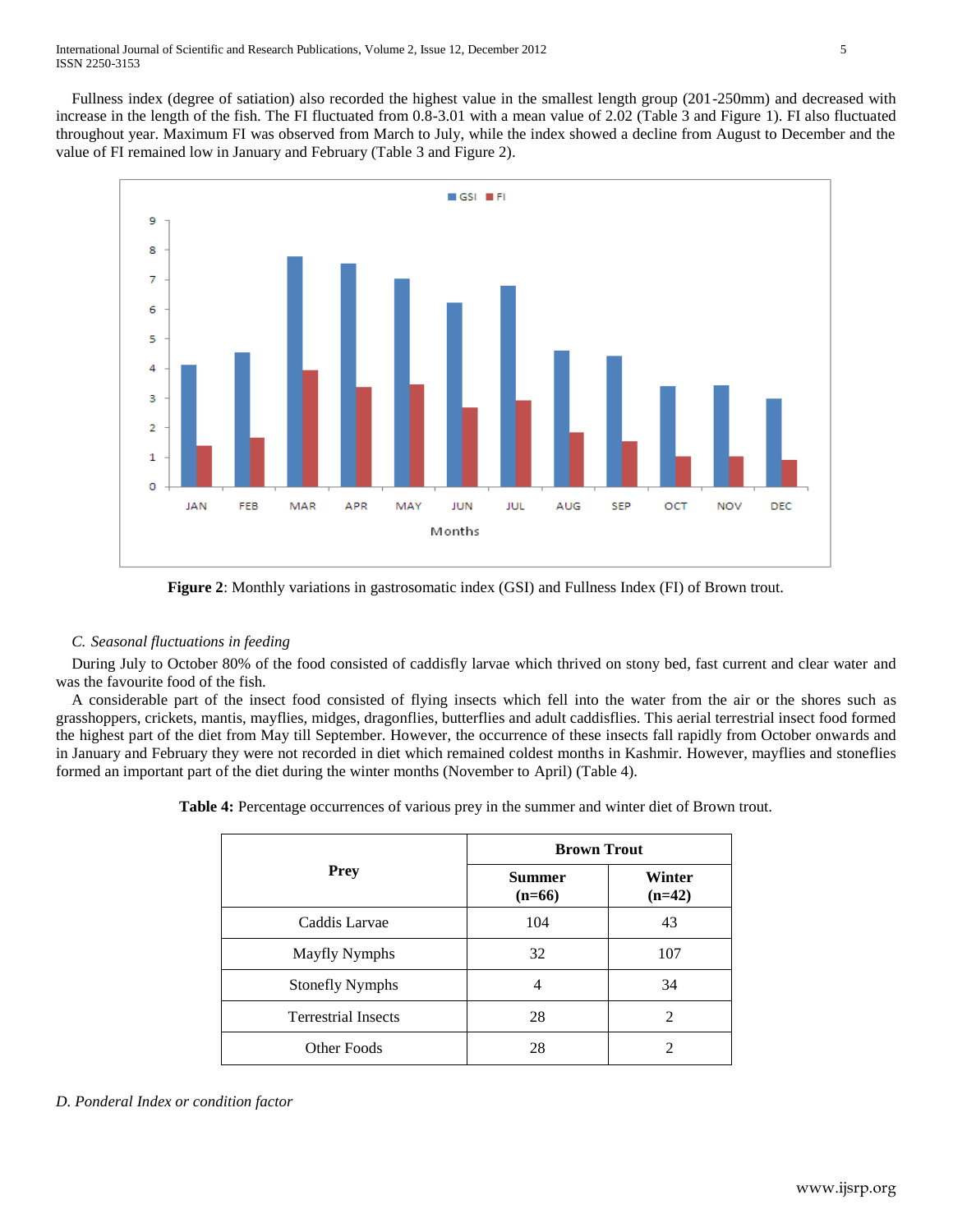The condition factor (K) was calculated in various length groups. The value of 'K' in *Salmo trutta fario* decreased with increase in fish length, varying in different length groups from 1.2 to 0.99 with an average value of 1.1 (Table 2). The gradual fall in the ponderal index in the older size groups is related to increased metabolic strain of spawning.

#### IV. DISSCUSSION

 During the course of study it was found that the gut contents of the brown trout showed the major contribution of trichopteran larvae, followed by ephemeropteran larvae and dipteran larvae, which is in consonance with the findings of Merz (2002). Dedual and Collier (1995) found the proportion of Diptera in the diet of small trout specimens to be higher than in large specimens and reverse was observed for the proportion of trichoptera. Further, Allan (1981) examined the composition (by numbers) of brook trout diet at different times of the year and predicted that relative abundance and then body size seemed to explain the food choice of the fish.

 The percent index of relative importance (% IRI) also depicted that the most preferred and important food item for the brown trout was the order trichoptera followed by ephemeroptera and *diptera*. Resident brown trout in the present study fed on a variety of prey items, and the diet changed with season. Most of the preys were found to be benthic organisms. A majority of the researchers suggest that brown trout feed chiefly on drifting invertebrates (Hayes and Jowett, 1994; Rader, 1997), although stream-dwelling salmonids can adjust their feeding behavior in response to changes in the abundance of prey (Fausch et al., 1997 and Mc Laughlin et al., 1999) and can also use benthic prey (Forrester et al., 1994 and Lagarrigue et al., 2002). Lehane et al. (2001) reported that trichopteran species (30.4%) represented the largest proportion of the diet of brown trout, followed by *ephemeroptera* (26%), *plecoptera* (13.9%), *coleoptera* (7.3%), *gammarus species* (6.9%), *mollusca* (4%), *diptera* (3.9%) and others (8%). Ecdyonurus species, *hydropsychid species*, *baetis species*, *protonemura species* and *gammarus species* were the most important individual prey species and represented the most dependable food sources for trout (Lehane et al., 2001). The most frequent prey items of the brown trout during the present study were reported to be Trichoptera (31.8%). Ephemeroptera (30.3%) followed by Diptera larvae (29.7%). Thus trichoptera was found to be the dominant food item in the examined fishes and thus the results are in accordance with those of Lehane et al. (2001). Intensive exploitation of trichoptera by salmonids has also been reported previously (Egglishaw, 1967; Bisson, 1978; Peddley and Jones, 1978; Neveu, 1981) and prey size may again be a factor explaining this.

 The presence of the terrestrial ants in the gut contents revealed that the brown trout had a greater tendency to eat larger prey from wherever available. Merz (2002) in another study found bird feathers, mammalian hair and terrestrial ants in the stomachs of steel head trout. These findings indicate that the brown trout like steel head trout eats everything that is smaller than the trout itself and looks alive. In the present study, good quantity of sand was also found in the gut of the fish thereby indicating the benthophagic feeding habits of the fish. The study also revealed that the benthic macro-invertebrates are the most important food of brown trout. The study gains further support from the findings of Richardson (1993) who also opined that the production of salmonids is limited by the benthic production.

 The results show clearly that caddisfly larvae and mayfly nymphs were the main prey of brown trout in the study streams. Terrestrial insects increased in importance in summer and stonefly nymphs in winter. Remarkably similar diets have been reported for river-dwelling trout in New Zealand (Burnett, 1969; Fenemore, 1976), in France (Elliott, 1973), and in Wales (Thomas, 1962).

 During the course of study feeding index was also calculated. Fullness index recorded highest value in the smallest length group in the brown trout and then increased gradually with increase in the length of fish. Menzel (1960) reported that feeding efficiency and growth rate of *Epinephelus guttatus* decreases with increase in size. This is explained by the faster feeding rates of small individuals and the greater efficiency with which they utilize protein for growth.

Under natural conditions, fullness index was maximum in the months of March to July for brown trout, thus reached a peak during spring and summer and decreased during autumn and winter, which is also the spawning season. Several authors have linked such seasonal variations in salmonid feeding activity to prey availability (Frost and Brown, 1967; Bridcut and Giller, 1993; Alanara and Branas, 1997).

 The Gastrosomatic index (GSI) was also maximum in the smallest length group (201-250 mm) and decreased with increase in the length of the fish. A similar phenomenon was reported in *Rhinomugil corsula* (Hamilton) by Sugunan and Vinci (1981). Maximum gastrosomatic index (GSI) was in the month of March (7.80) for brown trout. The higher GSI in the months of March and April was another evidence of heavy intake of food after spawning and emphasized that weight of ingested food increased with the seasonal rise in temperature (Elliott, 1973).

Ponderal index or condition factor (K) is widely used in fisheries as a measure to provide information about fitness of the fish with respect to its environment, and also about the attainment of maturity, spawning behaviour, feeding and growth (Bhatt, 1968). .

#### V. CONCLUSION

 In this study, the results suggest that the stream dwelling resident brown trout, *Salmo trutta fario*, feed on a variety of prey items and the diet and feeding behaviour changes by season, habitat and fish size, while does not differ by sex.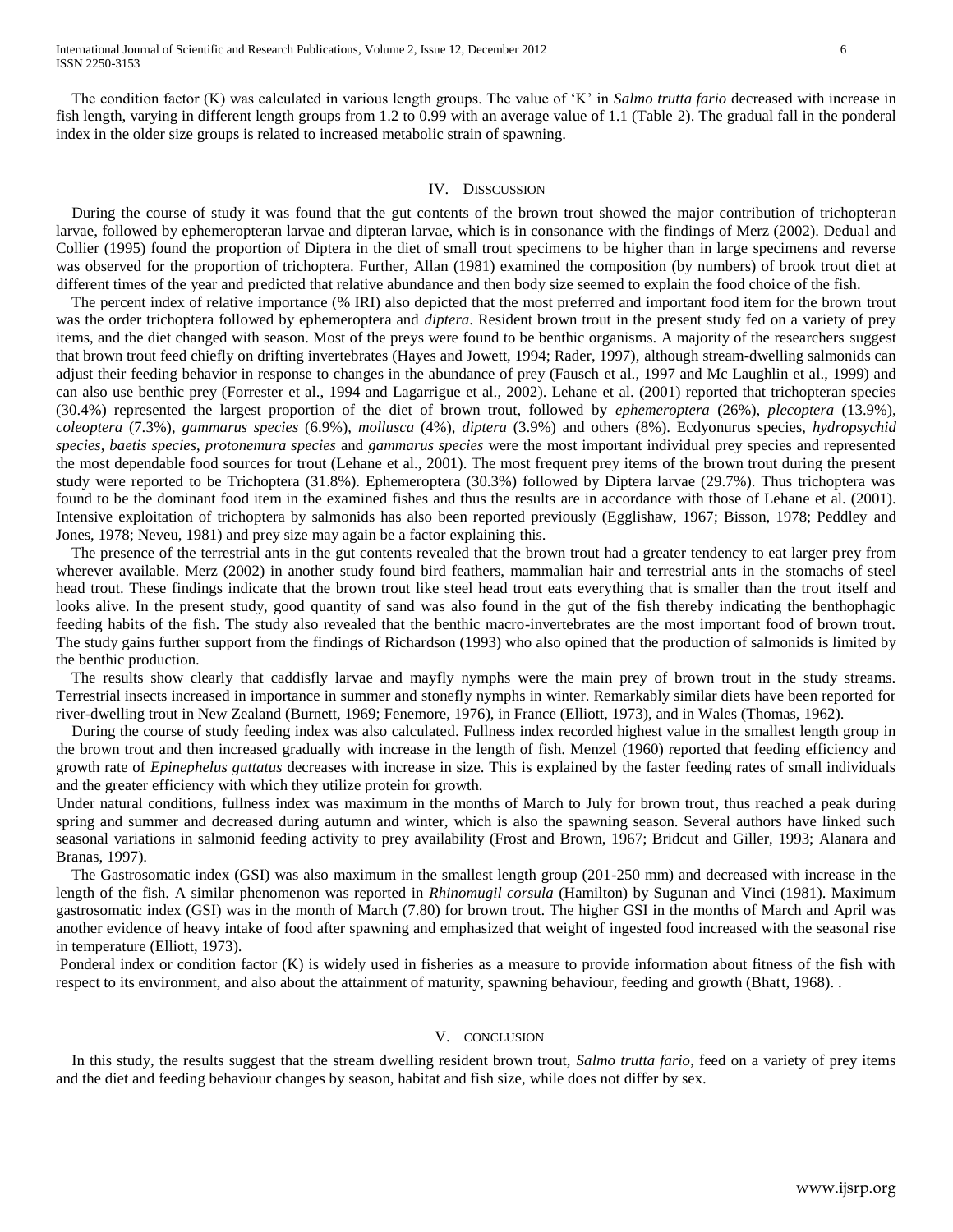#### **REFERENCES**

- [1] Alanara, A. and Brannas, E. (1997). Diurnal and nocturnal feeding activity in Arctic char *(Salvelinus alpinus)* and rainbow trout *(Oncorhynchus mykiss). Can. J. Fish. Aquat. Sci.*, 54: 2894-2900.
- [2] Allan, J. D. (1981). Determinants of diet of brook trout *(Salvelinus fontinalis)* in a mountain stream. *Canadian Journal of Fisheries and Aquatic Sciences*, 38: 184-192.
- [3] Bachmann, R.A. (1984). Foraging behaviour of free ranging wild and hatchery brown trout in a stream. *Trans. Am. Fisher. Soc*., 113: 1-32.
- [4] Bhatt V.S. 1968. Studies on the biology of some freshwater fishes. Part VII. *Heteropneustes fossilis* (Bloch). *Indian Journal of Fisheries* 15 (1 and 2): 99 115.
- [5] Bisson, P. A. (1978). Diel food selection by two sizes of rainbow trout *(Salmo gairdneri)* in an experimental stream. *Canadian Journal of Fisheries and Aquatic Sciences*, 35: 971-975.
- [6] Bridcut, E. E. and Giller, P. S. (1993). Diet variability in relation to season and habitat utilization in brown trout *(Salmo trutta* L.*)* in a southern Irish stream. In: Gibson, R. J., Cutting, R. E. (Eds.), Production of juvenile Atlantic salmon Salmo salar in natural waters. *Can. Spec. Publ. Fish. Aquat. Sci.*, 118: 17-24.
- [7] Bridcut, E. E. and Giller, P. S. (1995). Diet variability and foraging strategies in brown trout *(Salmo trutta)*: An analysis from sub populations to individuals. *Can. J. Fish. Aquat. Sci.*, 52: 2543-2552.
- [8] Burnett, A. M. R. (1969). A study of the inter-relation between eels and trout, the invertebrate fauna and the feeding habits of the fish. New Zealand Marine Department Fisheries Technical Report, 36: 12p.
- [9] Dedual, M. and Collier, K.J. (1995). Aspects of juvenile rainbow trout (*Oncorhynchus mykiss*) diet in relation to food supply during summer in the lower Tongariro River, New Zealand. *New Zealand Journal of Marine and Freshwater Research*, 29: 381-391.
- [10] Edmondson, W. T. (1959). Freshwater Biology. John Wiley, N.Y.
- [11] Egglishaw, H.J. (1967). The food, growth and population structure of salmon and trout in two streams of the Scottish Highlands. *Freshwater Salmon Fisheries research*, 38: 1-32.
- [12] Elliott, J.M. (1973). The food of brown and rainbow trout *(Salmo trutta and S. gairdneri)* in relation to the abundance of drifting invertebrates in a mountain stream. *Oecologia*, 12: 329-347.
- [13] Fausch, K.D.; Nakano, S. and Kitano, S. (1997). Experimentally induced foraging mode shift by sympatric charrs in a Japanese mountain stream. *Behavioural Ecology*, 8: 414-420.
- [14] Fenemore, P.G. (1976). Presidential address. The entomology of fly fishing. The New Zealand entomologist, 6*(2)*: 94-100.
- [15] Fochetti, R.; Amici, I. and Argano, R. (2003). Seasonal changes and selectivity in the diet of brown trout in the river Nera (Central Italy). *J. Fresh water Ecol.*, 18: 437-444.
- [16] Forrester, G.E.; Chace, J.G. and Mc Carthy, W. (1994). Diel and density-related changes in food consumption and prey selection by brook charr in a New Hampshire stream. *Environmental Biology of Fishes*, 39: 301-311.
- [17] Friberg, N.; Andersen, T.H.; Hansen, H.O.; Iversen, T.M.; Jacobsen, D.; Krojgaard, L. and Larsen, S.E. (1994). The effect of brown trout (*Salmo trutta* L.) on stream invertebrate drift, with special reference to *Gammarus pulex* L. Hydrobiologia, 294: 105-110.
- [18] Frost, W.E. and Brown, M.E. (1967). The trout. Collins, St James Place, London, pp.286.
- [19] Geldiay, R.; Balik, S. (1988). Fresh Water Fishes of Turkey. Books Series, No. 97, Ege University, Faculty of Science, New Jersey, 519.
- [20] Hayes, J.W. & Jowett, I.G. (1994). Microhabitat models of large drift-feeding brown trout in three New Zealand rivers. *N. Am. J. Fish. Manage.*, 14: 710- 725.
- [21] Lagarrigue, T.; Cereghino, R.; Lim, P.; Reyes-Marchant, P.; Chappaz, R.; Lavandier, P. and Belard, A. (2002). Diel and seasonal variations in brown trout (*Salmo trutta*) feeding patterns and relationship with invertebrate drift under natural and hydropeaking conditions in a mountain stream. *Aqua. Living Res.*, 15: 129-137.
- [22] Lehane, B.M.; Walsh, B.; Giller, P.S. and O' Halloran, J. (2001). The influence of small-scale variation in habitat on winter trout distribution and diet in an afforested catchment. *Aquatic Ecol.*, 61: 61-71.
- [23] Mc Laughlin, R.L.; Ferguson, M.M. and Noakes, D.L.G. (1999). Adaptative peaks and alternative foraging tactics in brook charr: evidence of short-term divergent selection for sitting-and-waiting and actively searching. *Behav. Ecol. Sociobiol.*, 45: 386-395.
- [24] Menzel, D.W. (1960). Utilization of food by a Bermuda reef fish, *Epinephelus guttatus*. *J. Conseil. Inturnath. Explor., Mer.*, 25*(2)*: 216-222.
- [25] Merz, J.E. (2002). Seasonal feeding habits, growth and movement of steelhead trout in the lower Mokelumne River, California. *California Fish and Game*, 88: 95-111.
- [26] Neveu, N. (1981). Les rythmes alimentaires en milieu naturel. In: M.Fontaine ed. Nutrition des poisons. Coll. CNERMA 1979, Paris.
- [27] Peddley, R.B. and Jones, J.W. (1978). The comparative feeding behaviour of brown trout, *Salmo trutta* L., and the Atlantic Salmon, *Salmo salar* L., in Llyn Dwythwch, wales. *Journal of fish biology*, 12: 239-256.
- [28] Pinkas, L.; Oliphant, M.S.; Iverson, L.K. (1971). Food habits of albacore, bluefin tuna, and bonito in California waters. California Dep. Fish Game Fish Bull., 152: 105.
- [29] Pita, C.; Gamito, S.; Erzini, K. (2002). Feeding habits of the gilthead seabream (*Sparus aurata*) from the Ria Formosa (southern Portugal) as compared to the black seabream (*Spondyliosoma cantharus*) and the annular seabream (*Diplodus annularis*). *J. Appl. Ichthyol.,* 18: 81-86.
- [30] Rader, R.B. (1997). A functional classification of the drift: traits that influence invertebrate availability to salmonids. *Canadian Journal of Fisheries and Aquatic Sciences*, 54: 1211-1234.
- [31] Richardson, J.S. (1993). Limits to productivity in sreams: Evidence from studies of macroinvertebrates. *Can. Spec. Publ. Fish. Aquat. Sci.,* 118: 9-15.
- [32] Ruginis, T., (2008). Diet and prey selectivity by age-0 brown trout (*Salmo trutta* L.) in different lowland streams of Lithuania. *Acta Zool. Lituanica*, 2: 139- 146.
- [33] Smith, I.P.; Metcalfe, N.B.; Huntingford, F.A. and Kadri, S. (1993). Daily and seasonal patterns in the feeding behaviour of Atlantic salmon (*Salmo salar* L.) in a sea cage. Aquaculture, 117: 165-178.
- [34] Sugunan, V.V. and Vinci, G.K. (1981). Length weight relationship and food study of *Rhinomugil corsula*( Ham.) with a note on its spawning and fecundity from Nagarjunasagar reservoir, A.P., India. *J. Inland Fish.Soc. India.*, 13: 25-35.
- [35] Thomas, J.D. (1962). The food and growth of brown trout ( *Salmo trutta* L.) and its feeding relationships with the salmon parr ( Salmo salar L.) and the eel ( Anguilla anguilla ( L)) in the River Teify, West Wales. *Journal of animal ecology*, 31: 175-205.